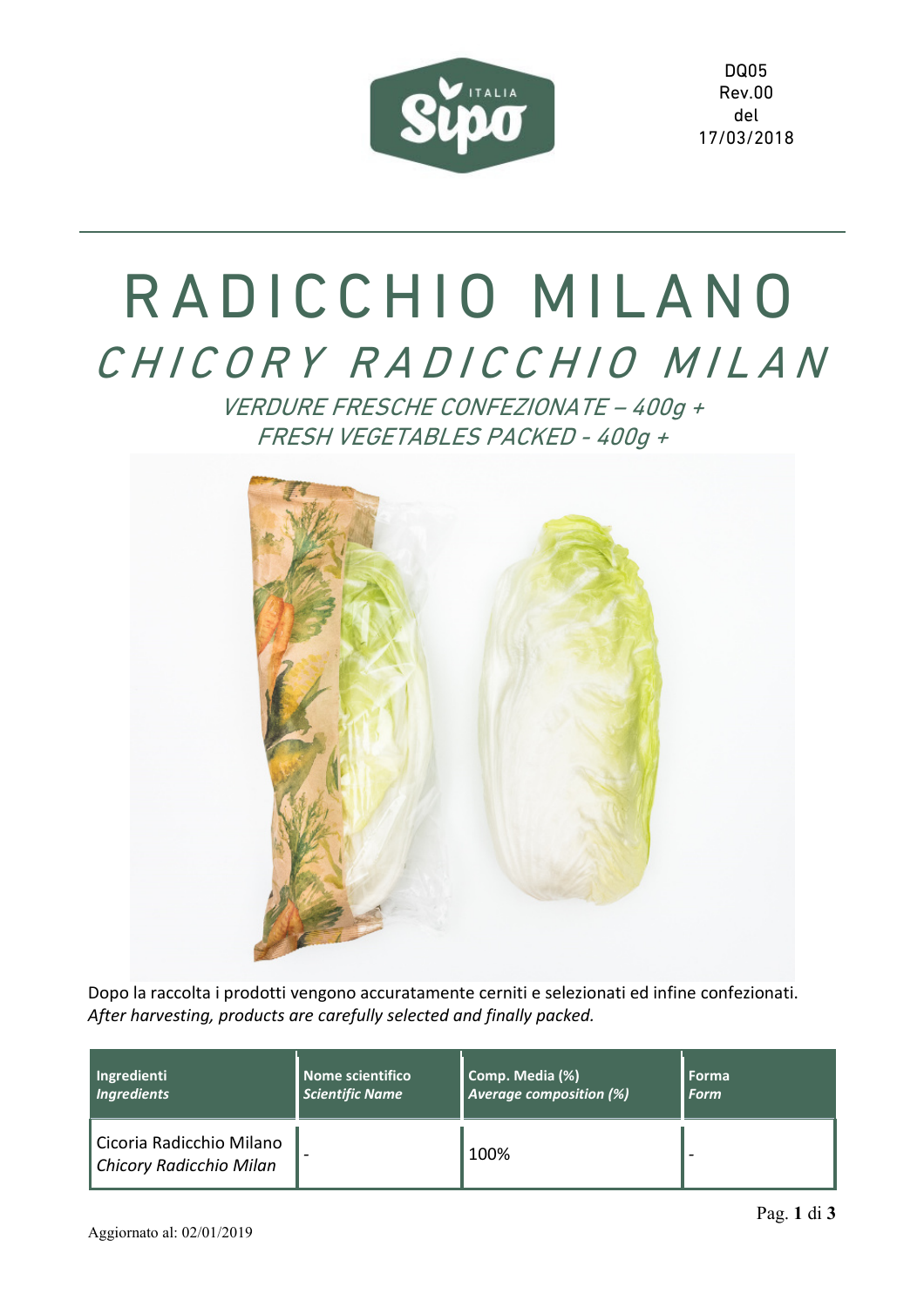## PACKAGING

| <b>Tipo confezione</b>                                             | Flowpack $-$ 30x10x15 cm                                   |
|--------------------------------------------------------------------|------------------------------------------------------------|
| <b>Type of package</b>                                             | Flowpack $-30x10x15$ cm                                    |
| Atmosfera protettiva<br><b>Modified atmosphere packaging (MAP)</b> | <b>NO</b>                                                  |
| <b>Codifica lotti</b>                                              | gg/mm/aa                                                   |
| Lots encoding                                                      | dd/mm/yy                                                   |
| Pezzi per collo                                                    | 8 pezzi in casse plastica 40x60x18 cm                      |
| <b>Pieces per box</b>                                              | 8 pieces in plastic boxes 40x60x18 cm                      |
| <b>Pallettizzazione</b>                                            | Bancali 80x120: 4 colli per strato; 12 strati per pallet   |
| <b>Palletizing</b>                                                 | Pallets 80x120: 4 packages per layer; 12 layers per pallet |

## **ETICHETTA** LABEL